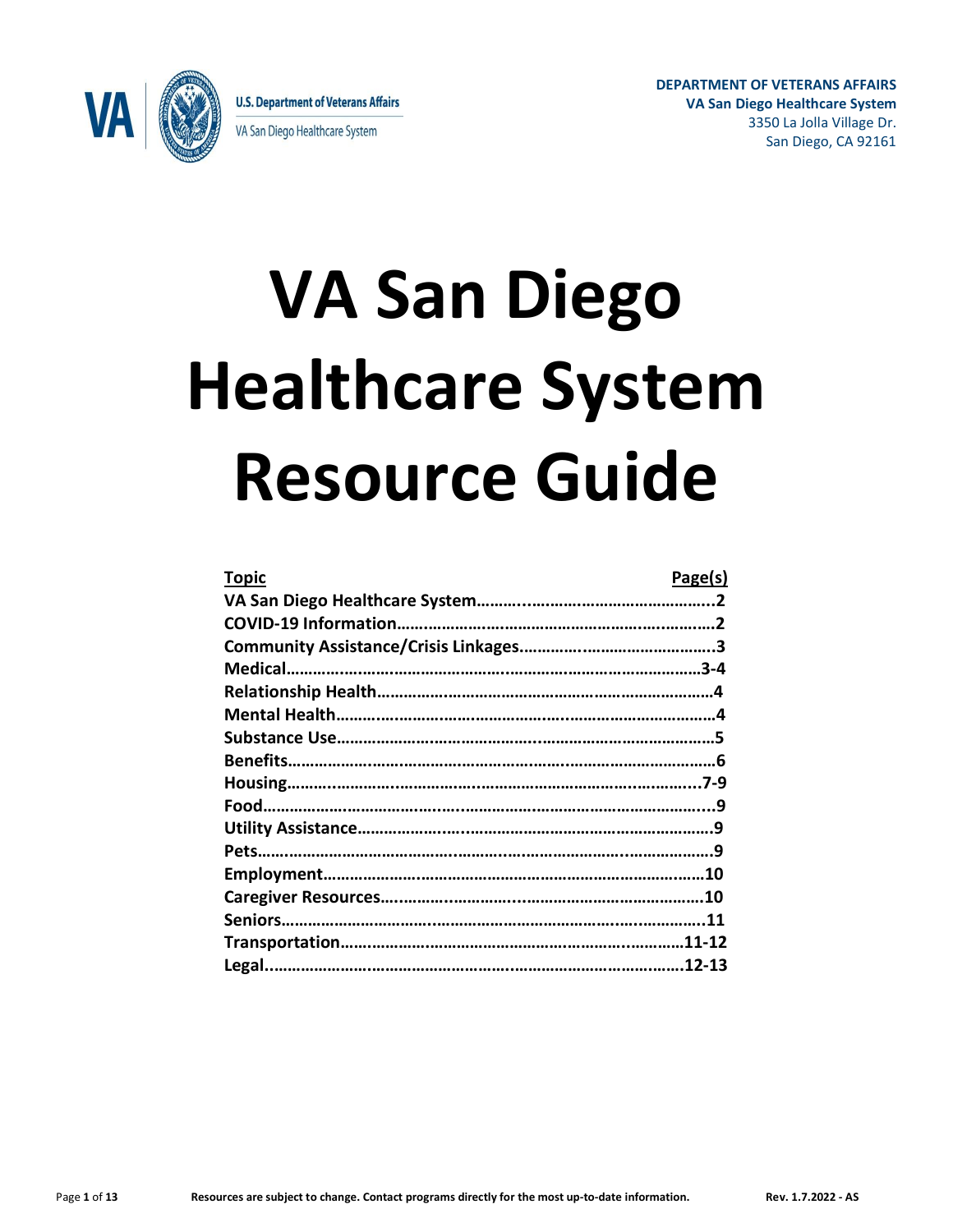# **VA SAN DIEGO HEALTHCARE SYSTEM**

## **Veterans Healthcare Administration:** 858.552.8585 / [www.sandiego.va.gov](http://www.sandiego.va.gov/)

#### **Basic Eligibility Requirements for VA Healthcare:**

- 24 months of continuous active duty service after 9/7/1980 (minimum service requirement of one day prior to this date), AND
- Separation status of under Honorable or General Under Honorable conditions

**VA Health Benefits and Enrollment:** 877-222-VETS (8387) / [www.va.gov/health-care/how-to-apply](http://www.va.gov/health-care/how-to-apply)

**My HealtheVet:** [www.myhealth.va.gov/mhv-portal-web/home](http://www.myhealth.va.gov/mhv-portal-web/home) Manage healthcare online (pharmacy, appointments, message providers, electronic health record)

**VA 24/7 Nurse Hotline**: 877.252.4866

**VA Pharmacy Refill Line:** 858.552.4390 / [www.va.gov/health-care/refill-track-prescriptions](https://www.va.gov/health-care/refill-track-prescriptions/)

**VA Center for Women Veterans:** 858.642**.**3676 / [www.va.gov/womenvet](https://www.va.gov/womenvet/)

## **Veterans Benefits Administration:** 800.827.1000 / [benefits.va.gov/benefits](https://benefits.va.gov/benefits/)

San Diego Regional Office: 619.400.5495 / [PCTC.vbasdc@va.gov](mailto:PCTC.vbasdc@va.gov) / [v2.waitwhile.com/book/veteransaffairs3/service](https://v2.waitwhile.com/book/veteransaffairs3/service) Offers virtual appointments with a VBA Representative to assist with benefit claims and awards

- **Service Connected Compensation:** Monthly, tax-free payment to Veterans who got sick, injured, or had conditions worsened while serving in the military.
- **Non-Service Connected Pension:** Benefit paid to wartime-era, VA Healthcare-eligible, Veterans with limited income who are no longer able to work.

**DD-214:** [www.archives.gov/veterans/military-service-records](http://www.archives.gov/veterans/military-service-records)

**Discharge Upgrade:** [www.va.gov/discharge-upgrade-instructions](http://www.va.gov/discharge-upgrade-instructions)

**GI Bill**: 888.442.4551 / [www.gibill.va.gov](http://www.gibill.va.gov/)

**Veteran Readiness and Education (formerly Voc Rehab):** [www.benefits.va.gov/vocrehab](http://www.benefits.va.gov/vocrehab)

**Veteran Rapid Retraining Assistance Program: Assistance for Veterans who have lost jobs due to COVID-19** [www.va.gov/education/other-va-education-benefits/veteran-rapid-retraining-assistance](http://www.va.gov/education/other-va-education-benefits/veteran-rapid-retraining-assistance)

**Veterans Service Organizations:** [www.benefits.va.gov/SanDiego/veterans-services-orgs](http://www.benefits.va.gov/SanDiego/veterans-services-orgs.asp) Assist with applying for VA benefits or discharge upgrades

**Incarceration and VA Benefits:** [www.benefits.va.gov/benefits/factsheets/misc/incarcerated](http://www.benefits.va.gov/benefits/factsheets/misc/incarcerated)

# **COVID-19 INFORMATION**

**Centers for Disease Control and Prevention (CDC):** [www.cdc.gov](http://www.cdc.gov/)

**California COVID-19 Response:** [covid19.ca.gov](https://covid19.ca.gov/)

**County of San Diego:** [www.sandiegocounty.gov/coronavirus](http://www.sandiegocounty.gov/coronavirus)

**Imperial County:** [www.icphd.org/health-information-and-resources/healthy-facts/covid-19](http://www.icphd.org/health-information-and-resources/healthy-facts/covid-19)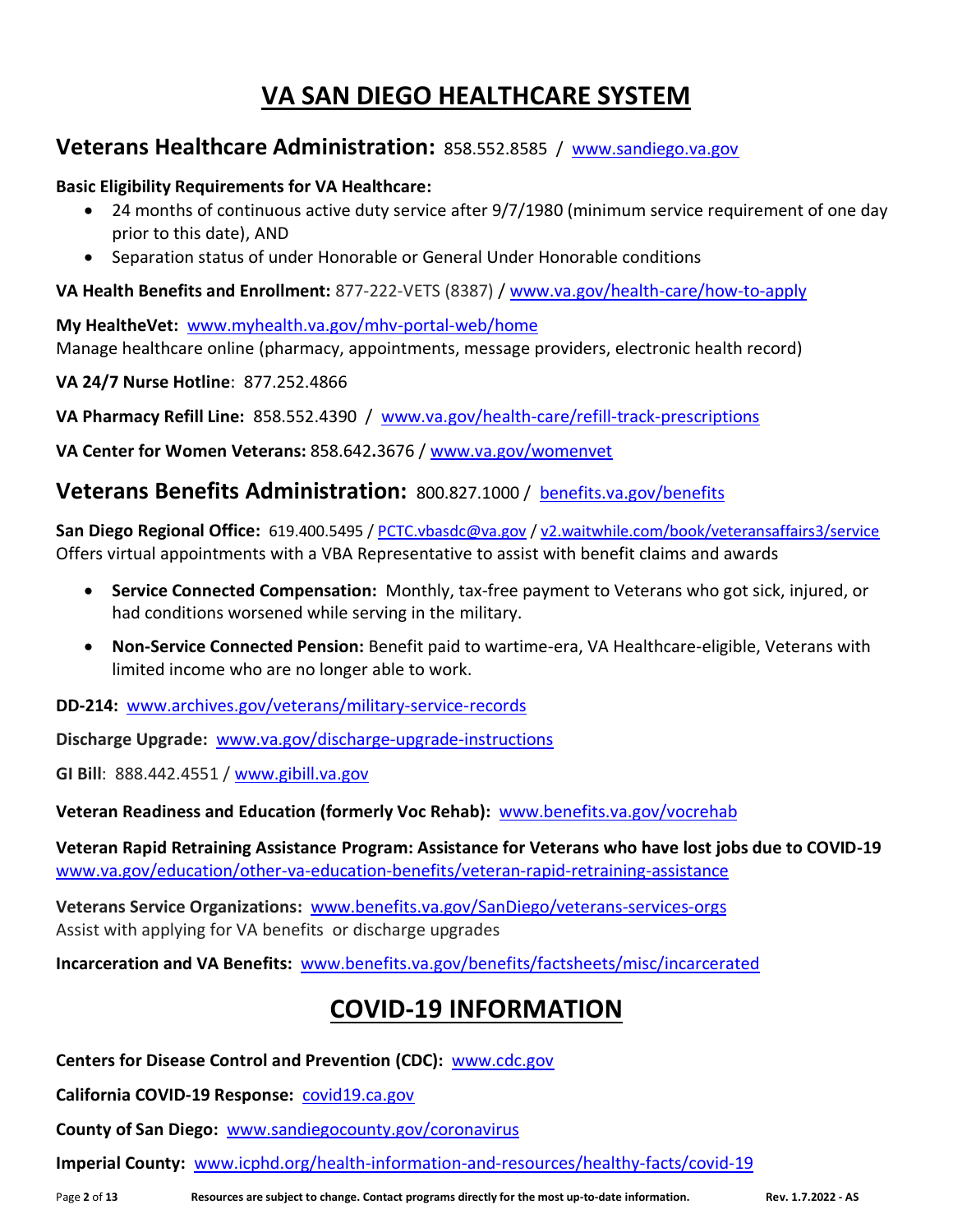# **COMMUNITY ASSISTANCE / CRISIS LINKAGES**

**2-1-1 San Diego:** www[.211sandiego.org](https://211sandiego.org/)

**Access and Crisis Line:** 888.724.7240 / [up2sd.org/hotline](https://up2sd.org/hotline/)

**Crisis Text Line:** Text HOME to 741-741 / [www.crisistextline.org](http://www.crisistextline.org/)

**Courage to Call – Veterans Hotline:** 877.698.7838 / [www.courage2call.org](https://www.courage2call.org/) 24/7 helpline with links to community resources throughout San Diego

**Imperial County Veterans Service Office**: 442.265.3200 / [www.cacvso.org/imperial-county-office](http://www.cacvso.org/imperial-county-office/)

**San Diego County Veteran Service Office**: 858.694.3222 / [www.cacvso.org/san-diego-county-office](http://www.cacvso.org/san-diego-county-office)

- **Escondido Military and Veterans Affairs Resource Center:** 760.740.5572
- **National City Military and Veterans Affairs Resource Center:** 619.731.7745
- **Oceanside Military and Veterans Affairs Resource Center:** 760.643.2049

**Veterans Association of North County:** 760.722.1510 / [www.vanc.me](http://www.vanc.me/)

**Vets Community Connections:** 844.838.2669 / [www.vetscommunityconnections.org](http://www.vetscommunityconnections.org/) Connects veterans, service members, and families to local resources in San Diego

**Aging and Independence Services & Adult Protective Services:** 800.510.2020 <https://www.sandiegocounty.gov/content/sdc/hhsa/programs/ais.html>

**Children Welfare Services & Child Abuse Hotline**: 800.344.6000 [www.sandiegocounty.gov/hhsa/programs/cs/child\\_welfare\\_services/index](http://www.sandiegocounty.gov/hhsa/programs/cs/child_welfare_services/index)

**Domestic Violence Hotline**: 800.799.SAFE (7233) / [www.thehotline.org](https://www.thehotline.org/) / text LOVEIS to 22522

**Sure Helpline Crisis Center/Sexual Assault Crisis Center:** 760.352.7878 / [www.surehelplinecrisiscenter.com](http://www.surehelplinecrisiscenter.com/)

**VA Interpersonal Violence Program:** 619.788.0955 / [www.socialwork.va.gov/IPV/Index](http://www.socialwork.va.gov/IPV/Index.asp)

## **MEDICAL CARE**

**VA Patient Aligned Care Team (PACT) Clinic Call Center:** 07:30 – 15:45 (M – F) / 858.552.7475

- **Chula Vista Clinic:** 353 H Street / 619.409.1600 / Social Worker: 619.476.6062
- **Escondido Clinic:** 815 E. Pennsylvania Avenue / 760.466.7020 / Social Worker: 858.354.3719
- **Imperial Valley Clinic:** 1115 South 4th Street / 760.352.1506 / Social Worker: 760.352.1506
- **La Jolla Clinic:** 3350 La Jolla Village Drive / 858.552.7475 / Social Worker: 858.642.3003
- **Mission Valley Clinic:** 8810 Rio San Diego Drive / 619.400.5050 / Social Worker: 619.400.5112
- **Oceanside Clinic:** 1300 Rancho del Oro Road / 760.643.2000 / Social Worker: 760.643.4841
- **Sorrento Valley Clinic:** 10455 Sorrento Valley Road / 858.552.7475 / Social Worker: 858.354.3719
- **Homeless - Patient Aligned Care Team (H-PACT):** Social Worker: 858.646.8161

**VA Telecare Advise Nurse:** (24/7) 877.252.4866

**VA Pharmacy:** 858.552.7450 / **Pharmacy Refill Line:** 858.552.4390

**Advance Directives:** [www.sandiego.va.gov/patients/advance.asp](http://www.sandiego.va.gov/patients/advance.asp)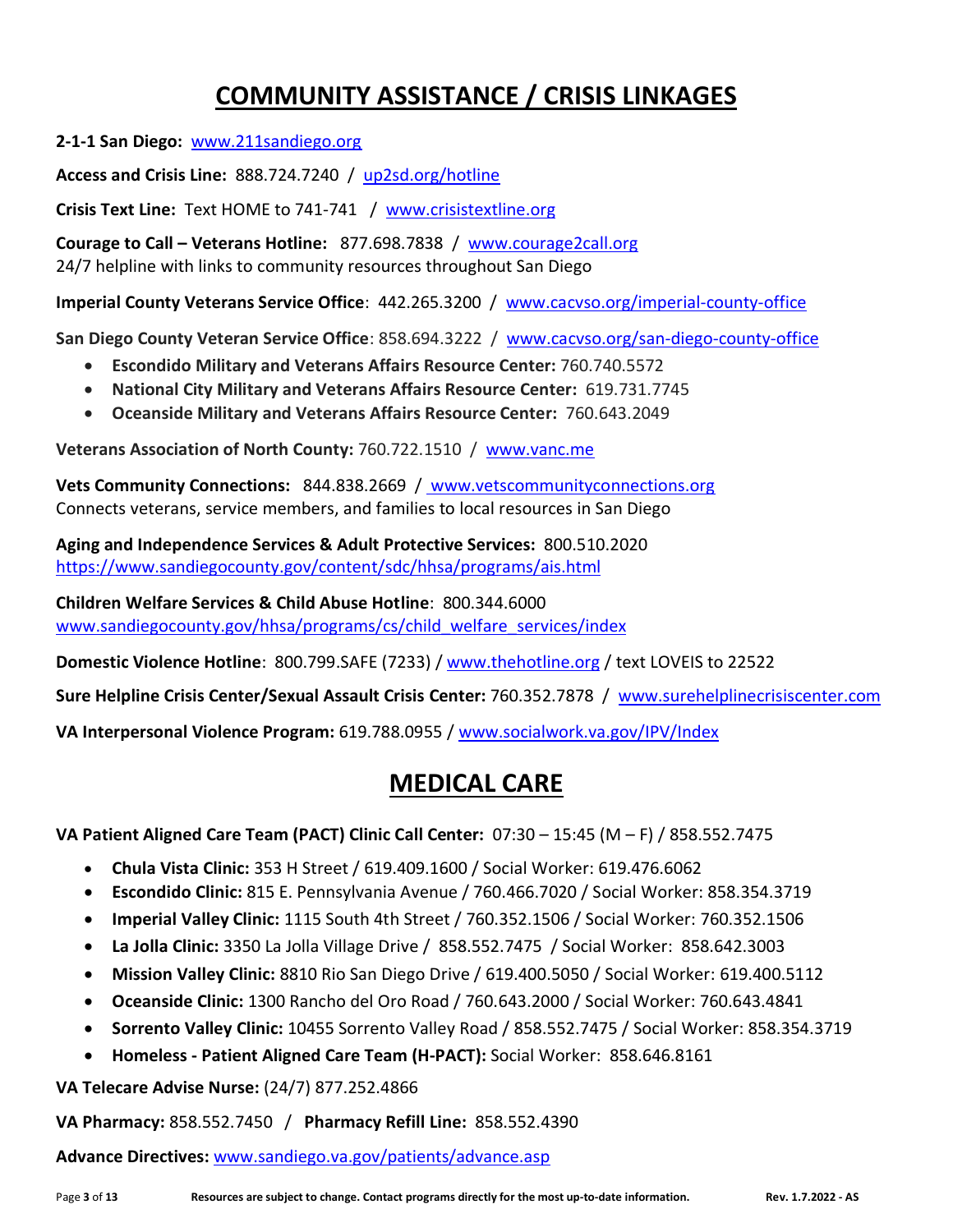## **MEDICAL (con't)**

**Family Health Centers of San Diego (Non-VA Medical Care):** [619.515.2300](http://619.515.2300/) / [www.fhcsd.org](https://www.fhcsd.org/) Services provided to uninsured, low-income and medically underserved persons

**Clinicas de Salud del Pueblo, Inc:** 760.344.9951 / [www.cdsdp.org](http://www.cdsdp.org/) / Medical and dental clinics in Imperial County

**Denti-Cal:** 800.322.6384 / [www.denti-cal.ca.gov](http://www.denti-cal.ca.gov/)

**VA Dental Insurance Program (VADIP):** 855.460.3302 / [www.deltadentalins.com/vadip](http://www.deltadentalins.com/vadip)

**VA Dental Dept:** 858.552.7525 / Services to veterans who are 100% Service Connected or SC for a dental issue

**VA Optometry Dept:** 858.552.8585 x7180 / Services to Veterans who have 10% Service Connection or more

**One Sight Vision Program:** [www.onesight.org/get-help](http://www.onesight.org/get-help%20/) [/](http://www.onesight.org/get-help%20/) Eye exams and glasses for qualifying participants

**Lions Optometric Vision Clinic:** 619.298.5273 / [www.lionsvisionclinic.org](http://www.lionsvisionclinic.org/)

# **RELATIONSHIP HEALTH**

**Intimate Partner Violence Assistance Program:** 858.642.3669 / [www.socialwork.va.gov/IPV](http://www.socialwork.va.gov/IPV)

**Team RWB San Diego:** [www.teamrwb.org](http://www.teamrwb.org/)

**Vet Center Family Recovery Program:** 858.642.1500 / [www.va.gov/directory/guide/facility.asp?ID=522](http://www.va.gov/directory/guide/facility.asp?ID=522)

**Warrior to Soul Mate:** [w2sm.com](https://www.w2sm.com/)

# **MENTAL HEALTH**

## **\*\*\*Call 9-1-1 for Psychiatric Emergencies\*\*\***

**Veterans Crisis Hotline**: 800.273.8255 (Press 1) / [www.veteranscrisisline.net](http://www.veteranscrisisline.net/) / Text to 838255

## **VA Psychiatric Emergency Clinic (PEC):** 858.642.3391

Same-day mental health services and referrals for treatment. Walk-in hours: M - F from 0800-1530 at the VA Medical Center in La Jolla (2nd Floor, North Wing). Afterhours – use Emergency Department

**Vet Centers:** [www.vetcenter.va.gov](http://www.vetcenter.va.gov/) / Readjustment counseling for Combat Veterans & MST survivors San Diego: 858.642.1500 / San Marcos: 760.744.6914 / Chula Vista: 877.618.6534 / Yuma: 928.271.8700

**Aspire Center:** 855.297.8397 / [www.sandiego.va.gov/services/aspire\\_center](http://www.sandiego.va.gov/services/aspire_center) Residential treatment program for Post-Traumatic Stress and Traumatic Brain Injury

**CORE Clinic (Center of Recovery Education):** 619.228.8001

Recovery services to help veterans achieve independent living, education, work, and socializing goals.

**Healing Wave Aquatics:** 619.453.0953 / healingwaveaquatics.org – Aquatic therapy for veterans and caregivers

**County of San Diego Adult/Older Adult Outpatient Mental Health Treatment:** 888.724.7240 [www.sandiegocounty.gov/content/dam/sdc/hhsa/programs/bhs/documents/AOA/walkin\\_clinic\\_hrs\\_region.pdf](http://www.sandiegocounty.gov/content/dam/sdc/hhsa/programs/bhs/documents/AOA/walkin_clinic_hrs_region.pdf) Serving Medi-Cal beneficiaries and uninsured adults.

**VA Military Sexual Trauma Program:** 619.400.5189 [www.va.gov/health-care/health-needs-conditions/military-sexual-trauma](https://www.va.gov/health-care/health-needs-conditions/military-sexual-trauma/)

**Imperial County Behavioral Health Services:** [www.bhs.imperialcounty.org](http://www.bhs.imperialcounty.org/)

**San Diego County Behavioral Health Services:** [www.sandiegocounty.gov/hhsa/programs/bhs](http://www.sandiegocounty.gov/hhsa/programs/bhs)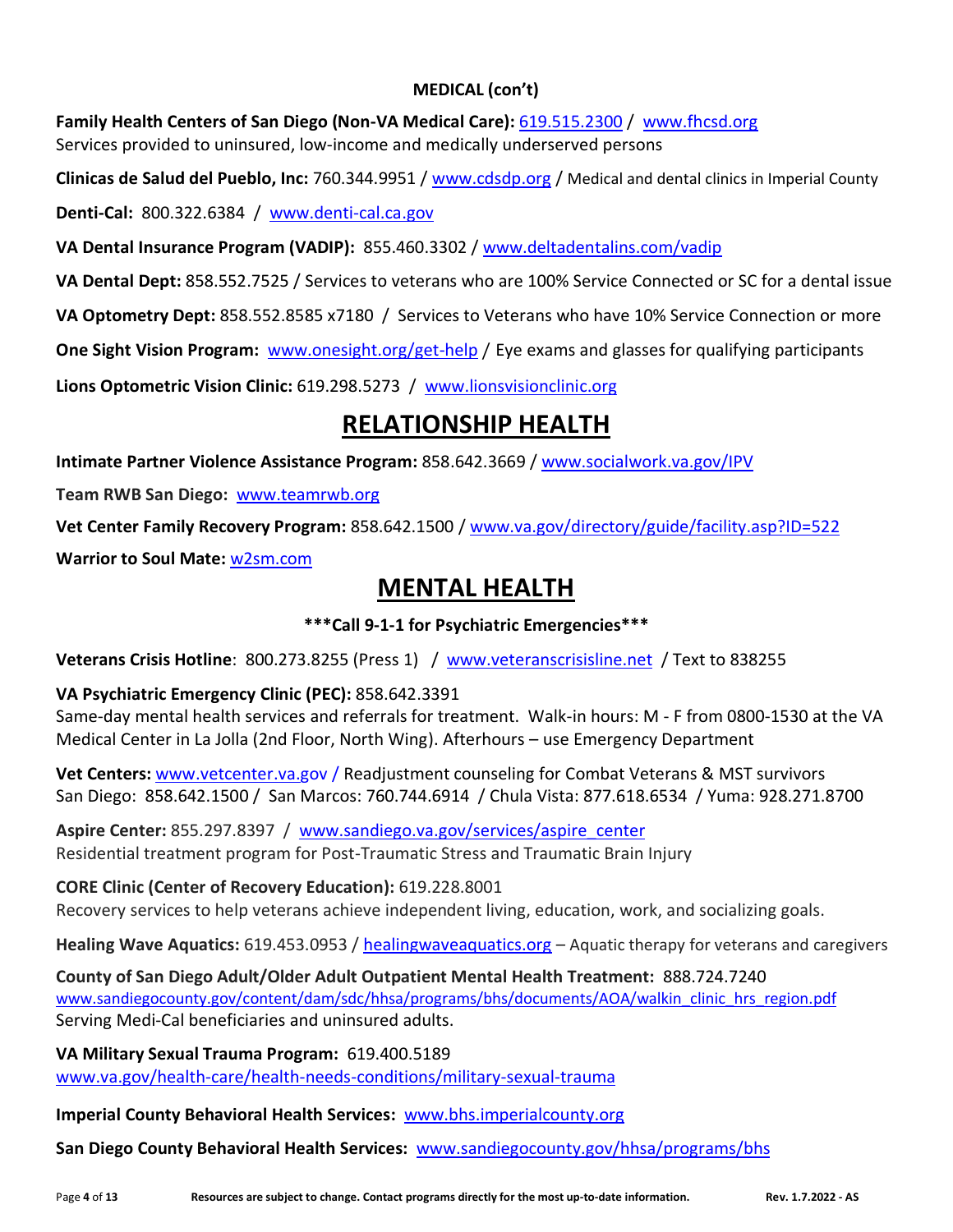## **SUBSTANCE USE**

**VA Alcohol and Drug Treatment Program (ADTP):** 858.642.3391

- **Substance Abuse Residential Rehabilitation Treatment Program**:28-day residential treatment
- **Intensive Outpatient Program** (IOP) offered in two phases:
	- o Phase One 3 days per week for 6 weeks
	- o Phase Two 2 days per week for 12 weeks
- **Outpatient Groups** : Typically held weekly for 1 to 2 hours, for 6 to 12 months
- **Aftercare Groups**: For Veterans who have completed their initial treatment and are stable in their recovery. Community-based support groups are always encouraged, including: AA, NA, Smart Recovery, and faith-based support
- **Friends and Family Group**: For those who have a loved one in treatment or struggling with substance abuse issues
- **Harm Reduction**: For veterans who choose not to quit substances, but would like to reduce negative consequences related to substance use
- **Motivational Enhancement Therapy**: For veterans who are ambivalent about quitting substances
- **Medication Assisted Therapy:** Provided by addiction psychiatrists
- **Recovery Home:** Funding provided through Drug MediCal or Healthcare for Homeless Veterans grants
	- o **Amity Vista Ranch:** 760.599.1892 / [www.amityfdn.org/amity-foundation-campuses](http://www.amityfdn.org/amity-foundation-campuses)
	- o **Casa Raphael**: 760.630.9922 / [www.alphaproject.org/programs/residential-treatment](http://www.alphaproject.org/programs/residential-treatment)
	- o **CRASH:** 619.239.9691 / [www.crashinc.org](http://www.crashinc.org/)
	- o **Crossroads**: 619.296.1151 / [www.crossroads4recovery.org](http://www.crossroads4recovery.org/)
	- o **Fellowship Center:** 760.745.8478 / [www.thefellowshipcenter.org](http://www.thefellowshipcenter.org/)
	- o **Freedom Ranch:** 619. 478.5696 / [www.sdfreedomranch.org](http://www.sdfreedomranch.org/)
	- o **Heartland House:** 619.287.5460 / www[.heartlandhouse.org](https://heartlandhouse.org/)
	- o **McAlister Institute:** 619.442.0277 / [www.mcalisterinc.org](http://www.mcalisterinc.org/)
	- o **Pathfinders:** 619.260.1605 / [pathfindersrecovery.org](http://pathfindersrecovery.org/)
	- o **Salvation Army:** 619.239.4037 / [www.sandiegoarc.salvationarmy.org](http://www.sandiegoarc.salvationarmy.org/)
	- o **Stepping Stone:** 619.278.0777 / [www.steppingstonesd.org](http://www.steppingstonesd.org/)
	- o **Tradition One:** 619.264.0141 / [www.traditionone.com](http://www.traditionone.com/)
	- o **Turning Point:** 619.233.0067 / [www.turningpointhome.org](http://www.turningpointhome.org/)
	- o **Veterans Village of San Diego:** 619.497.0142 / [www.vvsd.net](http://www.vvsd.net/)

#### **Virtual Self-Help Meetings:**

- **Narcotics Anonymous:** [www.sandiegona.org](http://www.sandiegona.org/)
- **Alcoholics Anonymous:** [www.aasandiego.org](http://www.aasandiego.org/)
- **Al-Anon:** [al-anon.org/al-anon-meetings/electronic-meetings](https://al-anon.org/al-anon-meetings/electronic-meetings/)

#### **County of San Diego Alcohol and Drug Services Information and Referral line** / 619.692.5727

**Sober Living Association** / 800.799.2084 – [www.soberhousing.net/referral](http://www.soberhousing.net/referral) List of active sober living homes in Southern California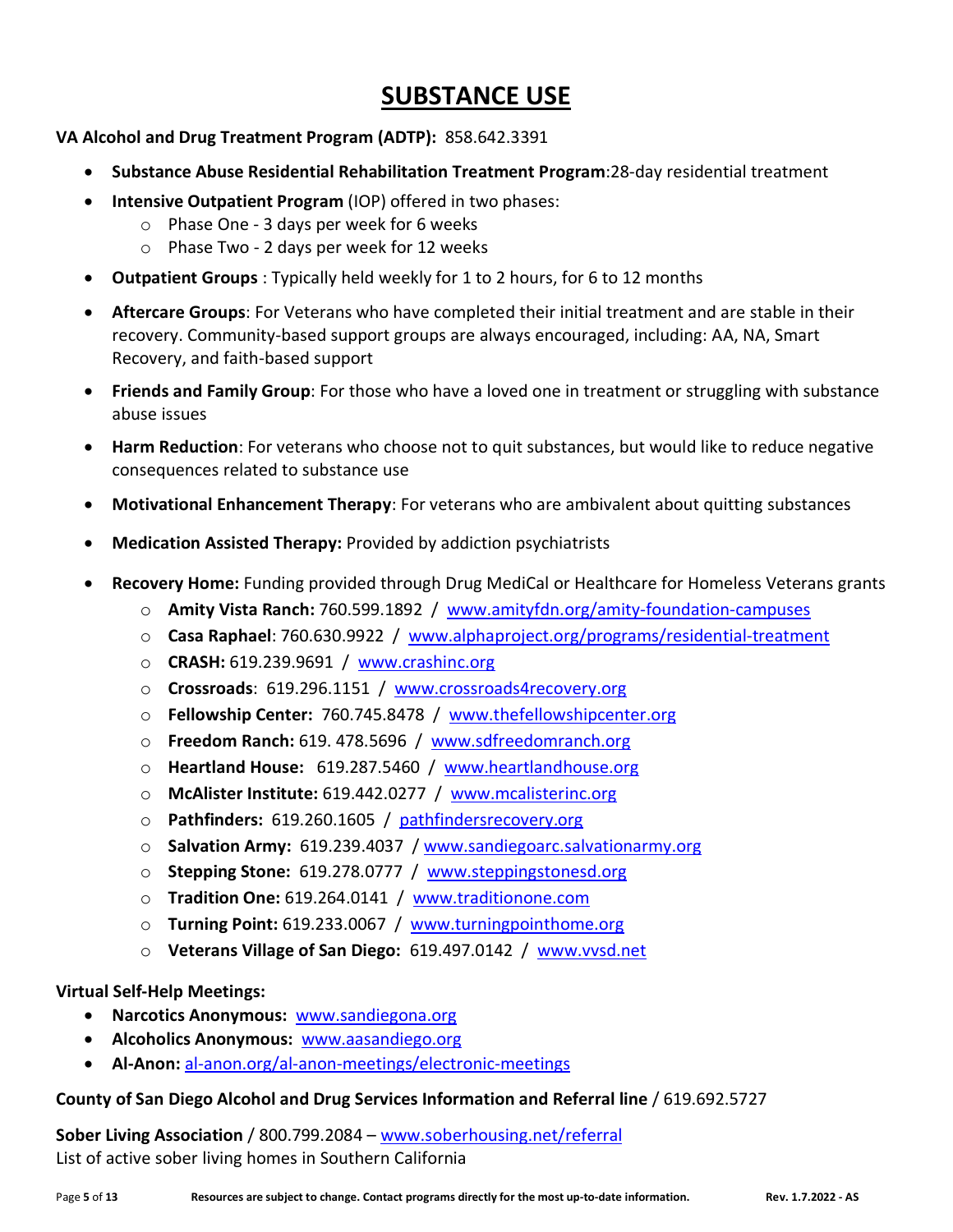# **BENEFITS**

## **MyBenefits CalWIN**: 866.262.9881 / [www.mybenefitscalwin.org](http://www.mybenefitscalwin.org/)

- **Covered California** Connects Californians with health insurance or Medi-Cal (California's Medicaid health care program that pays for a variety of medical services for individuals with limited income and resources).
- **CalFresh:** California's food stamp program, federally known as Supplemental Nutrition Assistance Program (SNAP). Helps low-income individuals and families purchase food.
- **General Relief**: Provides cash or in-kind services to those who are not eligible for assistance under any other categorical aid program.
- **[California Work Opportunity and Responsibility to Kids \(CalWORKs\):](http://www.cdss.ca.gov/calworks/)** Cash aid program for low income families to meet basic needs. Also provides education, employment, and training programs to help families get jobs and move towards self-sufficiency.

#### **Employment Development Department, State of California:** 800.300.5616 / [edd.ca.gov](https://edd.ca.gov/)

The EDD manages the Unemployment Insurance (UI) and State Disability Insurance (SDI) programs for the State of California. SDI includes Disability Insurance (DI), Paid Family Leave (PFL), and the Nonindustrial Disability Insurance (NDI) programs. NDI includes DI and Family Care Leave (FCL)

#### **Federal Family and Medical Leave Act (FMLA):** [www.dol.gov/agencies/whd/fmla](http://www.dol.gov/agencies/whd/fmla)

FMLA entitles eligible employees of covered employers to take unpaid, job-protected leave for specified family and medical reasons with continuation of group health insurance coverage.

**Social Security Administration:** 800.772.1213 (San Diego) / (866) 593-5680 (Imperial County) / [www.ssa.gov](http://www.ssa.gov/)

- **Supplemental Security Income (SSI):** Federal income supplement program designed to help aged, blind, and/or disabled people, who have little or no income. Provides financial aid to meet basic needs for food, clothing, and shelter.
- **Social Security Disability Income (SSDI):** Monthly benefit to disabled individuals who are unable to work because of a medical condition that is expected to last at least 12 months or result in death. Workers must have enough accumulated SSA work credits.
- **"Social Security":** Federal retirement benefit paid based on the worker's historical earnings and SSA retirement credits.
- **Survivors Benefits:** Upon an individual's death, family members may be eligible for benefits based on the deceased's historical earnings if worked long enough under Social Security. Survivors Benefits cannot be applied for online and must be done by phone.
- **Medicare:** Federal system of health insurance for people 65+ and younger individuals with qualifying disabilities.

**Help with Benefits:**

- **Consumer Center for Health Education & Advocacy:** 877.734.3258 / [www.lassd.org/about/what-cchea](http://www.lassd.org/about/what-cchea)
- **Legal Aid Homeless Advocacy Clinic:** 877.534.2524 / [www.lassd.org/area/ssi](http://www.lassd.org/area/ssi)
- **Think Dignity:** 619.537.8736 / [www.thinkdignity.org/legal-referral-and-advocacy-clinic](http://www.thinkdignity.org/legal-referral-and-advocacy-clinic)
- **Disability Help Center:** 619.282.1761 /[www.disability-benefits-help.org](http://www.disability-benefits-help.org/)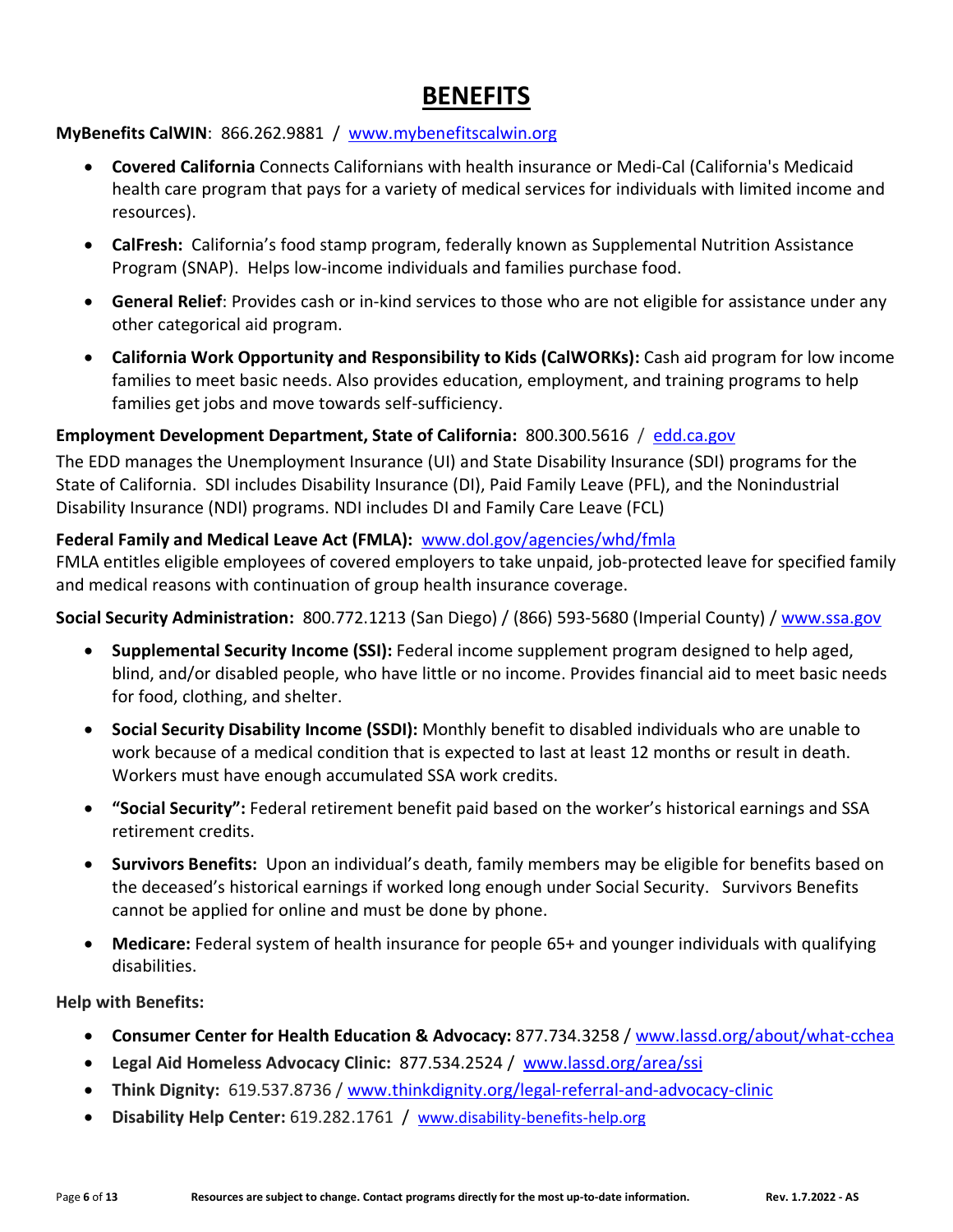## **HOUSING**

**VA National Call Center for Homeless Veterans**: 877.424.3838 / [www.va.gov/HOMELESS/NationalCallCenter](http://www.va.gov/HOMELESS/NationalCallCenter)

**VA Healthcare for Homeless Veterans (HCHV):** 855.235.2413 / [www.va.gov/homeless/hchv](https://www.va.gov/homeless/hchv.asp)

**HCHV San Diego Program Office:** 619.497.8989 / [www.sandiego.va.gov/services/homeless/index](https://www.sandiego.va.gov/services/homeless/index.asp)

## **VA Grant and Per Diem (GPD) Transitional Housing Programs**

Eligibility for VA Healthcare is not required. All characters of discharge accepted, except Dishonorable. Must have at least one day of active duty service, outside of training. Length of stay is based on clinical assessment.

- **Interfaith Community Services**: 760.529.9979 / [www.interfaithservices.org/program/housing](http://www.interfaithservices.org/program/housing) Service Intensive Transitional Housing and Bridge Housing in Oceanside
- **People Assisting the Homeless (PATH)**: 619.810.8600 / [PATHSDGPD@epath.org](mailto:PATHSDGPD@epath.org) Low-Demand and Bridge Housing located Downtown
- **Veterans Village of San Diego Veterans On Point:** 619.393.2039 / [vvsd.net/vvsd-programs/housing](https://vvsd.net/vvsd-programs/housing/) Bridge Housing and Service Intensive Transitional Housing in San Diego
- **Volunteers of America Hawley House**: 619.561.9808 [www.voa.org/housing\\_properties/hawley-veterans-services-center](http://www.voa.org/housing_properties/hawley-veterans-services-center) Bridge Housing for male veterans in El Cajon

**VA Safe Haven:** 760.546.8616 – Housing and support services for Veterans who would benefit from a lowbarrier program due to struggles with mental health, substance use, etc. Located at Interfaith Community Services in Escondido.

**VA Recuperative Care:** 760.294.2025 **-** Housing and support services for Veterans in need of short-term (>90 days) medical and/or mental health stabilization, located at Interfaith Community Services in Escondido.

## **Supportive Services for Veteran Families (SSVF)**:

Homelessness prevention and rapid re-housing programs that offer temporary financial assistance and case management to assist with obtaining affordable permanent housing

- **PATH** 619.810.8668 / [www.epath.org/regions/greater-san-diego](http://www.epath.org/regions/greater-san-diego)
- **Adjoin** (formerly Veterans Community Services): www.adjoin.org/our-work/veterans 858.300.9974 (San Diego County) / 760.610.4329 (Imperial County)
- **Veterans Village of San Diego:** 619.339.0111 / [www.vvsd.net/vvsd-programs/housing](http://www.vvsd.net/vvsd-programs/housing)

## **Housing and Urban Development-VA Supported Housing (HUD-VASH)**: 619.497.8989

[www.va.gov/homeless/hud-vash\\_eligibility](http://www.va.gov/homeless/hud-vash_eligibility) / Rental assistance to chronically homeless Veterans with intensive case management needs. Veteran must be eligible for VA Healthcare.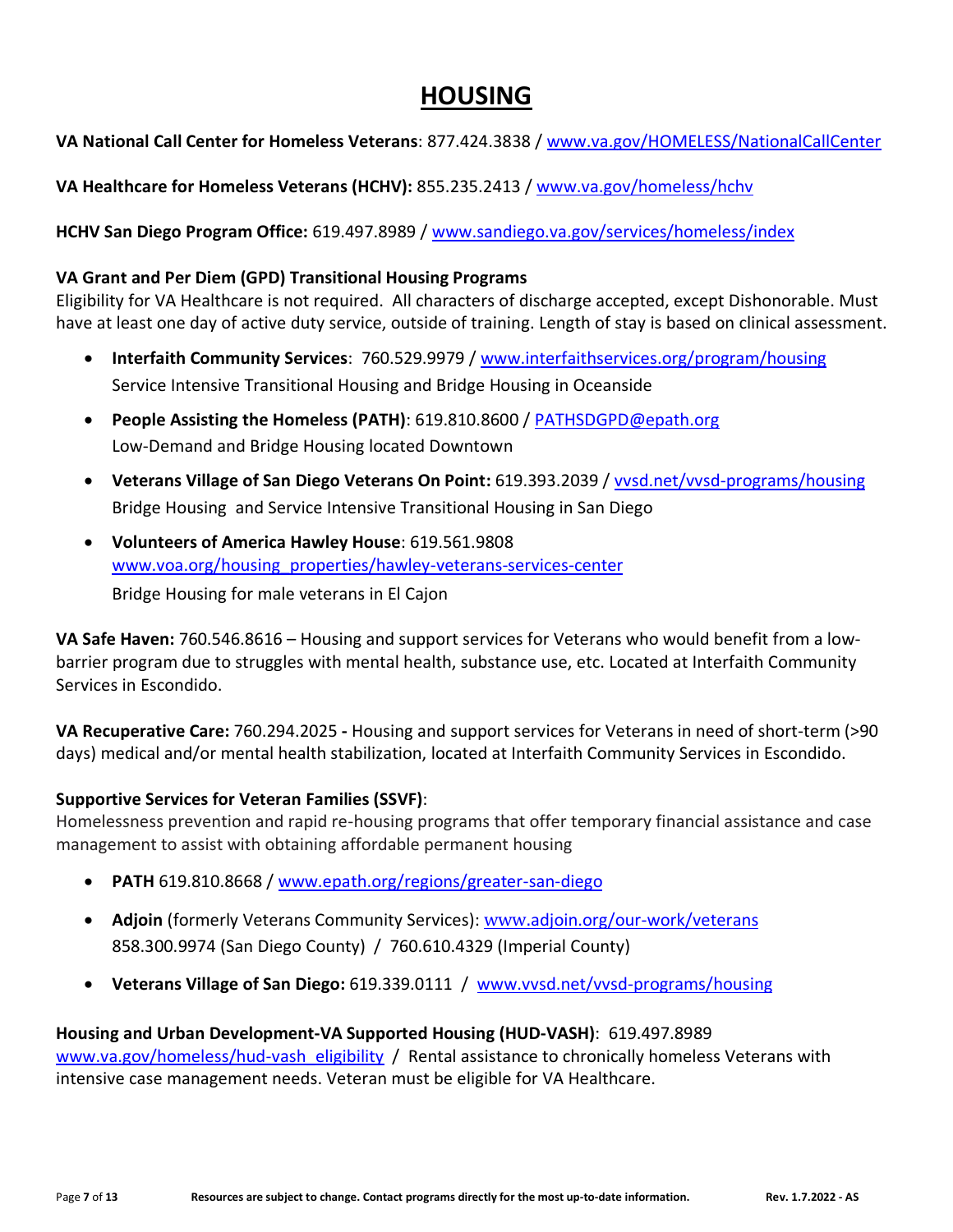**Emergency Rental Assistance Program:** [www.covid-19-reopen-rental-assistance.sandiegocounty.gov](http://www.covid-19-reopen-rental-assistance.sandiegocounty.gov/) County of San Diego rental assistance to residents financially impacted by the COVID-19 pandemic

**Imperial County Housing Authority:** 760.337.7500 / [www.ivha.org](https://www.ivha.org/)

**San Diego Housing Authority:** 619.231.9400 / [www.sdhc.org](http://www.sdhc.org/)

**Dreams for Change Safe Parking Program:** 619.497.0236 / [www.dreamsforchange.org](http://www.dreamsforchange.org/) Provides supportive services and a safe parking for families and individuals living in their vehicles

**Jewish Family Services Safe Parking Program:** 858.637.3373 [www.jfssd.org/our-services/adults-families/safe-parking-program](https://www.jfssd.org/our-services/adults-families/safe-parking-program/)

**Single Room Occupancy (SRO) hotels**: Find current availability at 2-1-1 / [sdhc.org](mailto:sdhcinfo@sdhc.org)

**Board & Care Facilities:** Find current Board & Care facilities at 619.542.1434 or 2-1-1.

**Section 8 Rental Assistance Program:** 619.578.7305 / [www.sdhc.org](http://www.sdhc.org/)

**Drop in Centers:** Can provide meals, clothing, laundry, mail box services and shelter referrals

- **San Diego Day Center** (Downtown): 619.230.7390 / [my.neighbor.org/get-help](https://my.neighbor.org/get-help)
- **Bread of Life** (Oceanside)**:** 760.722.0800 / [www.sdrescue.org/our-programs/bread-of-life](http://www.sdrescue.org/our-programs/bread-of-life)
- **Brother Benno's Center** (Oceanside): 760.439.1244 / www.brotherbenno.org

#### **Shelters:**

- **Alpha Project:** 858.354.1397 / [alphaproject.org](http://www.alphaproject.org/)
- **Catholic Charities of Imperial County:** 760.353.6822 / [www.ccdsd.org/programs](http://www.ccdsd.org/programs)
- **Center for Community Solutions:** [888.385.4657](tel:%20+18883854657) / [www.ccssd.org/get-help/emergency-and-long-term-shelter](http://www.ccssd.org/get-help/emergency-and-long-term-shelter)
- **Center for Family Solutions (DV / Imperial County):** 760.353.6922 / [www.womanhaven.org](http://www.womanhaven.org/)
- **Haven House**: 760.489.6380 x274 / [www.interfaithservices.org/program/housing](https://www.interfaithservices.org/program/housing/)
- **House of Hope** (Women and Children Shelter): 760.352.1182 / [www.ivnewcreations.org](http://www.ivnewcreations.org/)
- **La Posada**: 760.929.2322 / ww[w.holycrosscarlsbad.org/community/la-posada-de-guadalupe-mens-shelter](https://holycrosscarlsbad.org/community/la-posada-de-guadalupe-mens-shelter/)
- **Operation Hope:** 760-536-3880 / [www.operationhopeshelter.org](http://www.operationhopeshelter.org/)
- **Our Lady of Guadalupe Men's Shelter:** 760.357.0894 / www[.ccdsd.org/homeless-mens-services](https://ccdsd.org/homeless-mens-services/)
- **People Assisting the Homeless:** 619.810.8600 / [epath.org/regions/greater-san-diego](https://epath.org/regions/greater-san-diego/)
- **Rachel's Women's Center**: 619.696.0873 / [ccdsd.org/homeless-womens-services](https://ccdsd.org/homeless-womens-services/)
- **Nueva Vida Haven:** 619.819.1844 / [www.sdrescue.org/our-programs/emergengy-shelter-for-women-and-children](http://www.sdrescue.org/our-programs/emergengy-shelter-for-women-and-children)
- **The Salvation Army:** 619.231.6000 / [www.sandiego.salvationarmy.org/san\\_diego2/provide-shelter](http://www.sandiego.salvationarmy.org/san_diego2/provide-shelter)
- **South Bay Community Services**: 619.420.3620 /www.[southbaycommunityservices.org/emergency-shelter-transitional-housing](http://www.southbaycommunityservices.org/emergency-shelter-transitional-housing)
- **St. Vincent De Paul Village Father Joe's Villages:** 619.233.8500 / [my.neighbor.org/our-solutions](https://my.neighbor.org/our-solutions/)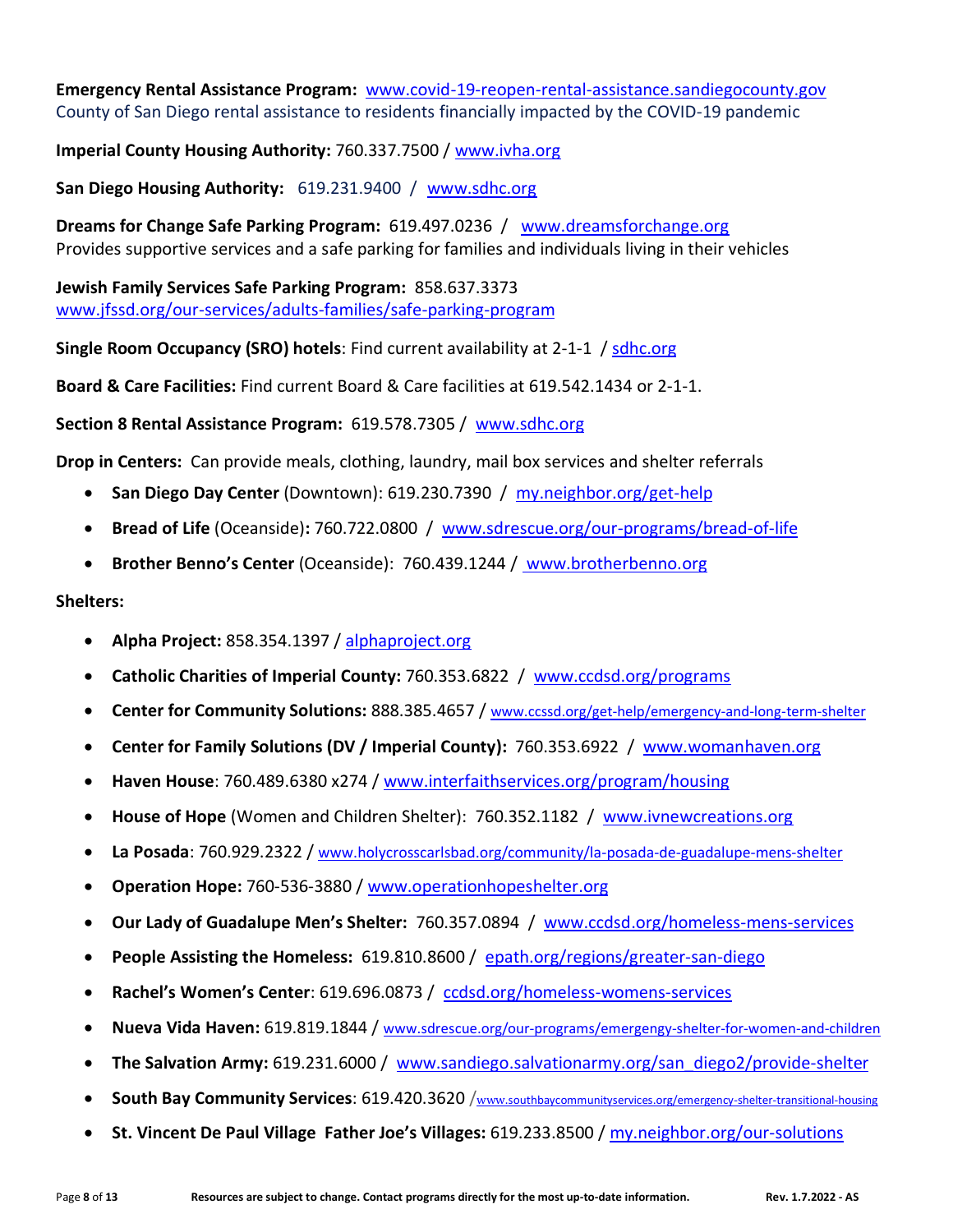## **HOUSING (con't)**

**Housing Resources for those with Megan's Law/Jessica's Law Barriers:**

\*Please verify 290 requirements and suitability of placement options with supervising authorities

- **Motel 6:** 619.232.8931 / 2353 Pacific Coast Hwy, San Diego, CA 92101
- **Hotel Iris:** 619.297.1691 / 625 Hotel Circle South, San Diego, CA 92108
- **El Cajon Inn & Suites:** 619.444.8147 / 1368 East Main Street, El Cajon, CA 92021
- **Super 8**: 619.470.8877 / 2435 Sweetwater Road, National City, CA 91950
- **Adonai-Jireh Sober Living:** 760.295.3898
- **Etheridge Center:** 619.231.6361 / 405 63rd Street, San Diego, CA 92114 Substance abuse treatment, \$650/month

# **FOOD**

**Calexico Neighborhood House** - **Emergency Food Program:** 760.357.6875 / [nhclx.org](https://nhclx.org/)

**Feeding San Diego:** [www.feedingsandiego.org](http://www.feedingsandiego.org/)

**Imperial Valley Food Bank**: 760.370.0966 / [www.ivfoodbank.com](http://www.ivfoodbank.com/)

**Jewish Family Service:** 858.637.3210 / [www.jfssd.org/our-services/food-meals](http://www.jfssd.org/our-services/food-meals/home-delivered-meals-foodmobile)

**Mama's Kitchen:** 619.233.6262 / [www.mamaskitchen.org](http://www.mamaskitchen.org/)

**[Meals on Wheels of San Diego County:](https://www.meals-on-wheels.org/)** 619.260.6110 / [www.meals-on-wheels.org](http://www.meals-on-wheels.org/)

**San Diego Food Bank:** 866.350.3663 / [www.sandiegofoodbank.org](http://www.sandiegofoodbank.org/)

**Special Delivery San Diego:** 619.297.7373 / [www.specialdeliverysandiego.com](http://www.specialdeliverysandiego.com/)

# **UTILITY ASSISTANCE**

**California's Public Utilities Commission:** [www.cpuc.ca.gov/General](http://www.cpuc.ca.gov/General.aspx?id=2752#qualify) California LifeLine provides discounted home phone and cell phone services to qualified households

**Campesinos Unidos, Inc:** 619.391.9790 (San Diego County) / 760.370.5100 (Imperial County) [www.campesinosunidos.org/energy-department](http://www.campesinosunidos.org/energy-department) Provides non-emergency financial assistance to low-income individuals and families through the Home Energy Assistance Program (HEAP)

**Lifeline Assistance Program:** [freegovernmentsmartphones.com/free-government-smartphones-providers-list](https://freegovernmentsmartphones.com/free-government-smartphones-providers-list/) Free phones for qualifying individuals (income-based and/or enrolled in a government assistance program)

**[Metropolitan Area Advisory Committee \(MAAC\):](https://my211.force.com/0014100000aV5ObAAK)** 619.434.3829 / [www.maacproject.org](http://www.maacproject.org/) Provides financial assistance to low-income households experiencing energy-related emergencies.

**San Diego Gas [and Electric Company:](https://my211.force.com/0014100000aV5YuAAK)** 800.560.5551 / 800.411.7343 [www.sdge.com/residential/pay-bill/get-payment-bill-assistance/assistance-programs](http://www.sdge.com/residential/pay-bill/get-payment-bill-assistance/assistance-programs)

# **PETS**

**Helen Woodward Animal Center:** 858.756.4117 / [www.animalcenter.org](http://www.animalcenter.org/)

**Rancho Coastal Humane Society:** 760.753.6476 / [rchumanesociety.org](https://rchumanesociety.org/)

**Feeding Pets of the Homeless:** 775.841.7463 / [www.petsofthehomeless.org](http://www.petsofthehomeless.org/)

**San Diego Humane Society:** 619.299.7012 / [www.sdhumane.org](http://www.sdhumane.org/)

**Helping Paws Foundation:** 760.429.4391 / [helpingpawssandiego.org](https://helpingpawssandiego.org/help-agencies/)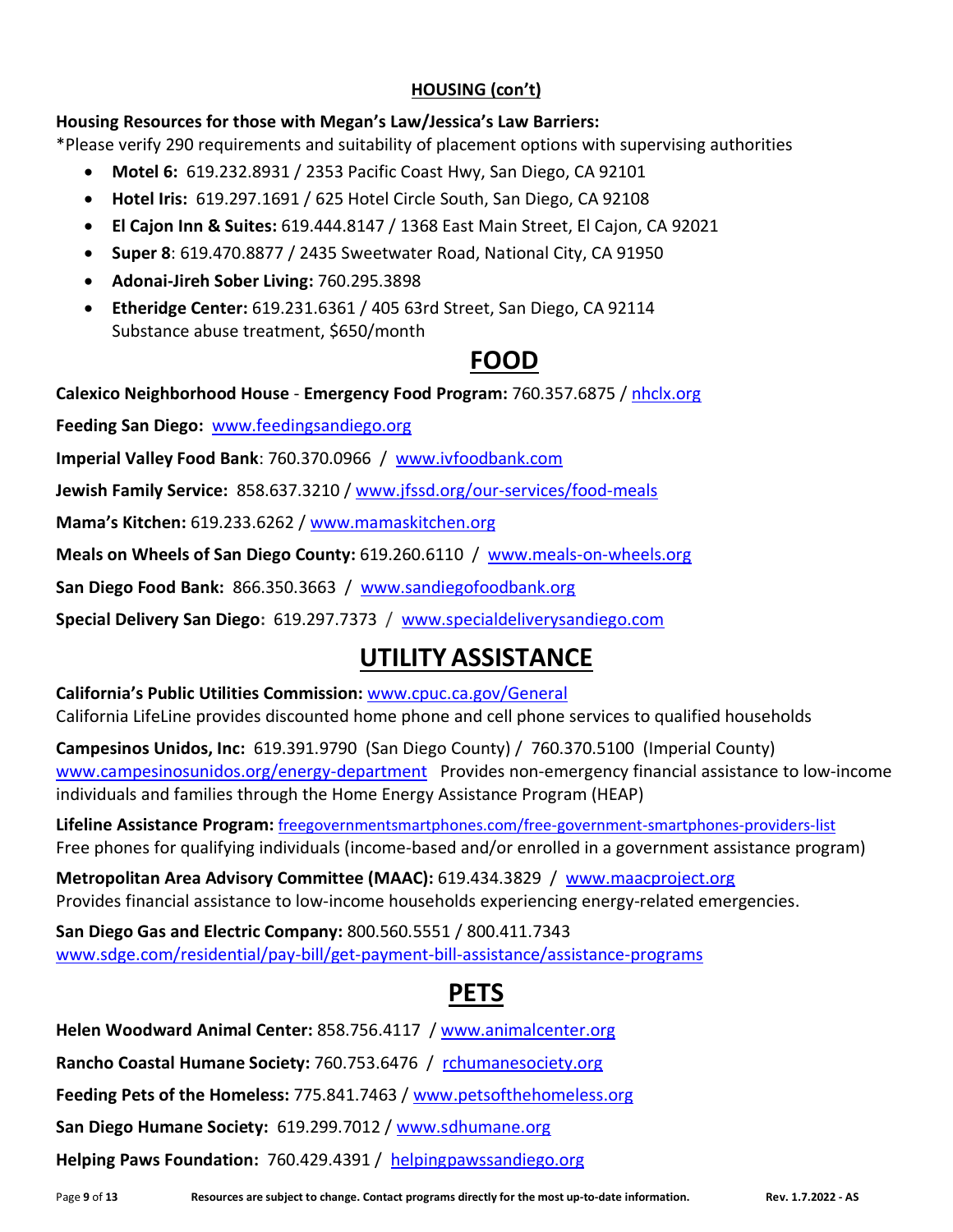# **EMPLOYMENT / VOCATIONAL**

**Able Disabled Homeless Veterans Techworks:** 619.269.9351

[www.able2work.org/programs/homeless-veterans-hvrp-techworks](http://www.able2work.org/programs/homeless-veterans-hvrp-techworks)

**America Job Centers**: [www.dol.gov/general/topic/training/onestop](http://www.dol.gov/general/topic/training/onestop) Offers training referrals, career counseling, job listings, and similar employment-related services

**CalJobs:** [www.caljobs.ca.gov](http://www.caljobs.ca.gov/)

**Department of Rehabilitation:** [www.dor.ca.gov](http://www.dor.ca.gov/) Services and advocacy for employment, independent living, and equality for individuals with disabilities

**Employment Development Department:** [www.edd.ca.gov](http://www.edd.ca.gov/)

**Goodwill Community Employment Center:** 619.225.2200 / [www.goodwillsocal.org/career-services/employment-centers](http://www.goodwillsocal.org/career-services/employment-centers)

**Homeless Veterans Community Employment Services:** 619.497.8922 / [www.va.gov/homeless/hvces](http://www.va.gov/homeless/hvces)

**Imperial Valley Regional Occupational Program:** 760.482.2600 / [www.ivrop.org](http://www.ivrop.org/)

**Imperial County Unemployment Career Center Office:** www.[unemploymentoffice.us/california-unemployment-offices/imperial-county-ca-unemployment-career-center-office](https://unemploymentoffice.us/california-unemployment-offices/imperial-county-ca-unemployment-career-center-office/)

**Imperial Valley Small Business Development Center:** 760.312.9800 / [www.sdivsbdc.org/imperial-valley-sbdc](http://www.sdivsbdc.org/imperial-valley-sbdc)

**Interfaith Community Services Workforce Development:** 760.489.6380 [www.interfaithservices.org/program/employment-economic-development](https://www.interfaithservices.org/program/employment-economic-development/)

**Onward CA:** [www.onwardca.org](http://www.onwardca.org/) / [info@onwardca.org](mailto:%20info@onwardca.org) Resources matching, training, and employment assistance for the individuals impacted by job due to COVID-19

**PATH Homeless Veterans Reintegration Program:** 619.810.8612 / [www.epath.org/regions/greater-san-diego](http://www.epath.org/regions/greater-san-diego)

**San Diego Workforce Partnership:** 619.319.9675 / www.[workforce.org](https://workforce.org/career-centers/)/career-centers Online job boards, employment resources, and career centers

**Second Chance:** 619.234.8888 / [www.secondchanceprogram.org](http://www.secondchanceprogram.org/)

**Veteran Entrepreneur Portal:** [www.va.gov/osdbu/entrepreneur](http://www.va.gov/osdbu/entrepreneur)

**Veterans Village of San Diego Employment Program:** 619.393.2028 / [vvsd.net/vvsd-programs/employment](https://vvsd.net/vvsd-programs/employment/)

**WAVE (Wellness and Vocational Enrichment):** 619.228.8000 / [www.sandiego.va.gov/locations/rio](http://www.sandiego.va.gov/locations/rio)

**Worklooker:** Regional employment guide [/ www.wooklooker.com](http://www.wooklooker.com/)

# **CAREGIVER RESOURCES**

**VA Caregiver Support Program:** 855.260.3274 / 858.642.1215 /[www.caregiver.va.gov](http://www.caregiver.va.gov/)

**In-Home Supportive Services**: 800.510.2020 / [www.cdss.ca.gov/in-home-supportive-services](http://www.cdss.ca.gov/in-home-supportive-services) Homemaker and personal care assistance to eligible individuals receiving SSI or with low income

**Operation Family Caregiver:** 229.928.1234 / [www.operationfamilycaregiver.org](http://www.operationfamilycaregiver.org/) Provides coaching and assistance for caregivers of Veterans and servicemembers

**Southern Caregiver Resource Center:** 800.827.1008 / [www.caregivercenter.org](https://www.caregivercenter.org/) Provides information, support, counseling, respite and resources for caregivers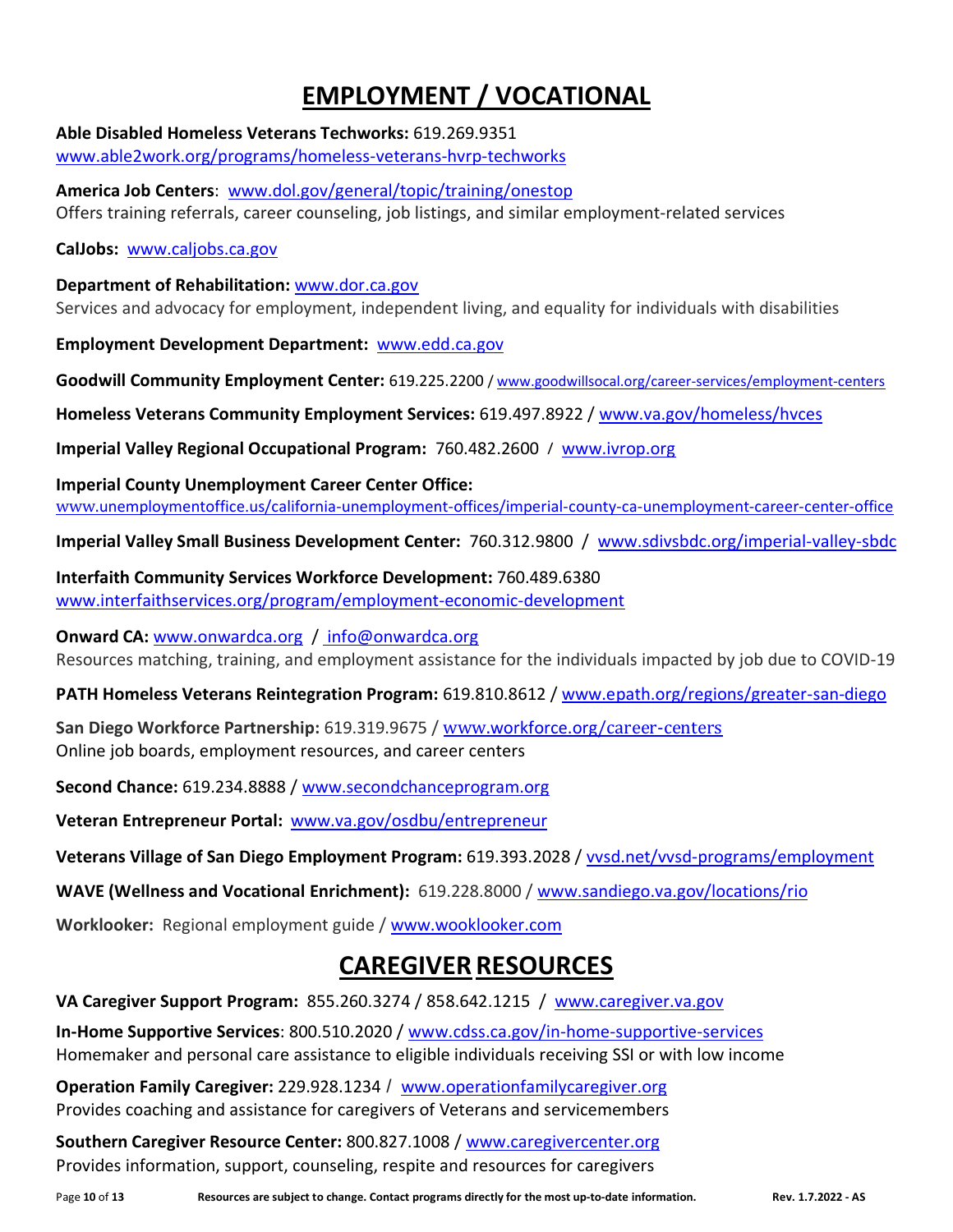# **SENIORS**

**A Right Place for Seniors**: 800.804.3840 / [www.arightplaceforseniors.com/sandiego](http://www.arightplaceforseniors.com/sandiego) Free placement agency for seniors

**California Veterans Homes:** 800.952.5626 / [www.calvet.ca.gov/calvet-programs/veteran-homes](http://www.calvet.ca.gov/calvet-programs/veteran-homes)  Provides the state's aged or disabled veterans with rehabilitative, residential, and medical care and services in a home-like environment

**Elderhelp of San Diego:** 619.284.9281 / [www.elderhelpofsandiego.org](http://www.elderhelpofsandiego.org/) Helps to ensure the safety and well-being of seniors sheltering in place by volunteers via phone chats, delivering fresh groceries, and providing medically necessary transportation

**Foundation for Senior Wellbeing Senior Information Resource Center:** 844.654.4636 [www.thefoundationforseniorwellbeing.org](http://www.thefoundationforseniorwellbeing.org/covid-19) / Links seniors to resources in North San Diego County

**On-The-Go Transportation Solutions for Older Adults:** 858.637.7320 [www.jfssd.org/site/PageServer?pagename=programs\\_older\\_on\\_the\\_go](http://www.jfssd.org/site/PageServer?pagename=programs_older_on_the_go) For individuals 60+ with inadequate or unavailable transportation. All riders must be mentally alert

**Serving Seniors:** 619.235.6572 / [www.servingseniors.org](http://www.servingseniors.org/) Provides meals, housing, health services for seniors 60+

**Stay Home San Diego:** 619.800.3252 / [www.stayhomesd.com](http://www.stayhomesd.com/) San Diego grocery and toiletry delivery assistance program for seniors 65+

# **TRANSPORTATION**

**Angel Wings for Veterans:** www.[angelwingsforveterans.org](https://angelwingsforveterans.org/about-us/) Provides wounded, ill and injured veterans and active duty service members with free travel to clinical care

**Facilitating Access to Coordinated Transportation (FACT):** 888.924.3228 / [www.factsd.org](http://www.factsd.org/) Free rides for essentials (ex: medical appointments or groceries) for seniors, the disabled or veterans

**Imperial Valley IVT MedTrans:** 760.337.1766 / [www.ivtmedtrans.com](http://www.ivtmedtrans.com/) Provides non-emergency transportation between Imperial Valley and San Diego County medical appointments

**Metropolitan Transit System (MTS**): Call 5-1-1 / [www.sdmts.com](http://www.sdmts.com/) / Information and Trip Planning

**MTS Access:** 844.299.6326 / [www.sdmts.com/mts/mts\\_access.asp](http://www.sdmts.com/mts/mts_access.asp)  An origin to destination, shared ride, advanced reservation, public transit service that operates in accordance with the Americans with Disabilities Act

**Lift (North County Transit District):** 760.726.1111 / www.gonctd.com/services/lift-paratransit NCTD provides Lift paratransit service to eligible individuals with disabilities who cannot board, ride, or navigate accessible, fixed-route, bus or train services because of their disabilities

**ITN Greater San Diego:** 858.751.4619 / [www.itnsandiego.org](http://www.itnsandiego.org/)

Transportation for 60+ and/or individuals with visual impairment (including "arm-in arm, door-through-door" assistance if needed)

**Operation We Are Here**: [www.operationwearehere.com/airtravelassistance](http://www.operationwearehere.com/airtravelassistance.html) Provides resources for air travel assistance for military families and Veterans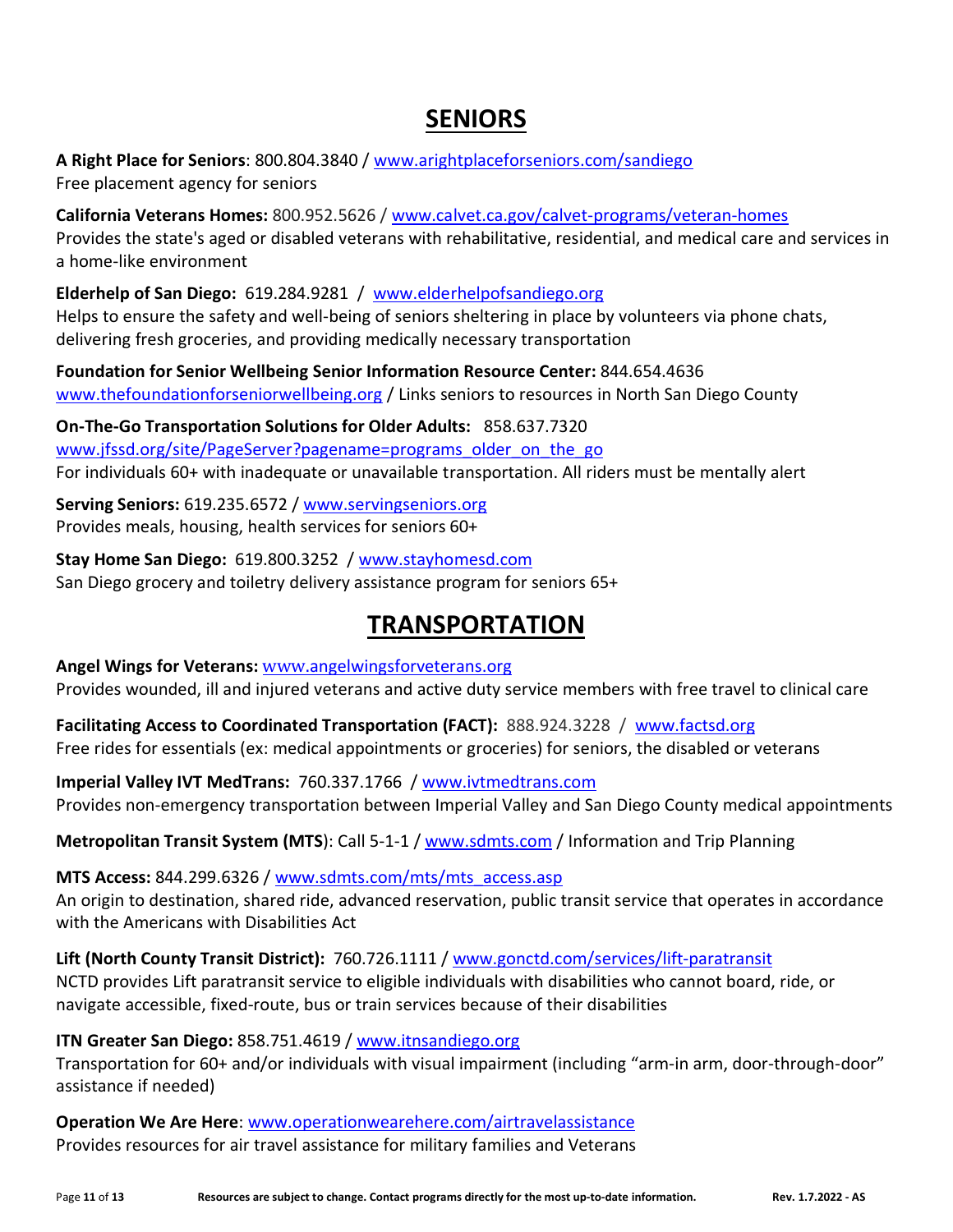## **TRANSPORTATION (con't)**

**Travelers Aid Society of San Diego:** 619.233.8500 x1157 / [www.travelersaidsandiego.org](http://www.travelersaidsandiego.org/)  Travel assistance for those who are stranded, fleeing an abusive situation, or without any resources

**Veterans Transportation Program:** 858.552.7572 / [www.sandiego.va.gov/services/Veterans\\_Transportation](http://www.sandiego.va.gov/services/Veterans_Transportation.asp) Offers travel solutions at little or no cost to and from VA health care facilities for Veterans eligible for Beneficiary Travel, Veterans Transportation Service, and Highly Rural Transportation Grants.

#### **VA Special Mode Transportation:** 858.552.7575

Provides wheelchair and gurney van transportation to Veterans meeting administrative and clinical eligibility requirements. Call one to seven days in advance of appointment.

# **LEGAL**

**American Bar Association (ABA) directory of legal programs for military and veterans:** www.americanbar.org/groups/legal\_services/milvets/aba\_home\_front/directory-programs

**ABA Free Legal Answers:** Virtual legal advice clinic where users who meet financial eligibility may seek legal advice about civil/non-criminal matters

- **State-specific:** [www.abafreelegalanswers.org](http://www.abafreelegalanswers.org/)
- **Federal** (including VA benefits and discharge upgrade): [www.abafederal.freelegalanswers.org](http://www.abafederal.freelegalanswers.org/)

**California Rural Legal Assistance:** 800.337.0690 / [www.crla.org](http://www.crla.org/) Provides legal assistance to low-income rural Californians

**Center for Community Solutions:** 858.272.5777 / [www.ccssd.org](https://www.ccssd.org/)

Offers legal assistance with restraining orders, family law, and general legal counsel/referrals

**Clean Slate Clinic:** 619.940.7577 / [www.sd-csc.org](http://www.sd-csc.org/) / Expungement assistance

**Community Law Project:** [clp@cwsl.edu](mailto:clp@cwsl.edu) / 619.780.7498 / [www.cwclp.org](http://www.cwclp.org/) Provides free and confidential legal information and referrals for non-urgent issues

**Department of Child Support Services Veteran Liaisons** / [heretohelp@sdcounty.ca.gov](mailto:heretohelp@sdcounty.ca.gov)

**Disability Rights California** / www.disabilityrightsca.org - Advocacy for people with disabilities

**Elder Law and Advocacy**: 858-565-8772 / [seniorlaw-sd.org](http://seniorlaw-sd.org/) Offers free assistance with legal, Medicare, caregiver, long-term care, financial POA

**Family Law Facilitator's Office**[: www.courts.ca.gov/selfhelp-facilitators](http://www.courts.ca.gov/selfhelp-facilitators%20/) Neutral court employees who help unrepresented parents and parties with family law questions prepare court forms and provide general legal information.

**Family Justice Center:** 619.533.6043 / [www.sandiego.gov/sandiegofamilyjusticecenter](https://www.sandiego.gov/sandiegofamilyjusticecenter/) Provides legal, medical, and social services to survivors of domestic violence

**Fresh Start:** 619.338.4700 / [www.sandiegocounty.gov/content/sdc/public\\_defender/fresh\\_start](http://www.sandiegocounty.gov/content/sdc/public_defender/fresh_start.html) Comprehensive criminal record relief program

**Lawyer Referral and Information Service:** 619.231.8585 / [www.sdcba.org](http://www.sdcba.org/) San Diego County Bar Association provides assistance finding an attorney specific to legal needs